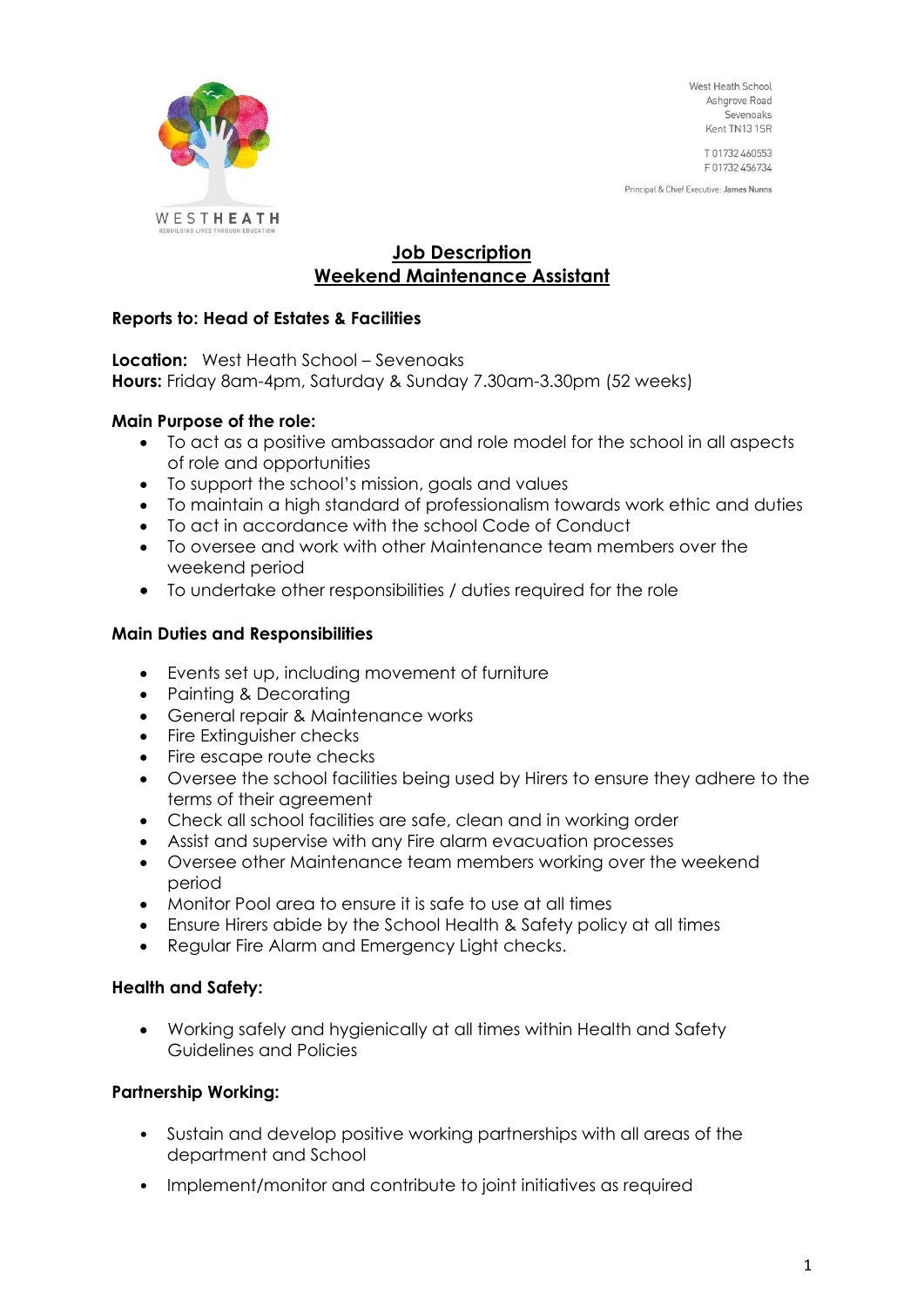- To create and develop links between the department and wider school community
- Celebrate and share success with students, colleagues and parents/carers

# **Equality and Diversity:**

- Ensure equality in the workplace regardless of race, age, disability, gender, sexual orientation or religious belief
- Support people to express their individuality and uniqueness in all areas of life

# **General:**

- To act as an ambassador for West Heath School representing the school where necessary at Events and Meetings
- To undertake ongoing continued professional development
- To uphold the values and ethos of the school
- To undertake such duties and responsibilities reasonably consistent with the role as may be required from time to time by the Head of Estates & Facilities
- Follow West Heath School Policy and Procedures, paying particular attention to Safeguarding, Confidentiality & Health and Safety.
- To attend regular supervision sessions as required with Line Manager
- Attend team meetings as required
- Undertake any relevant training as identified

## **Qualifications and experience required for this role:**

See - Person Specification